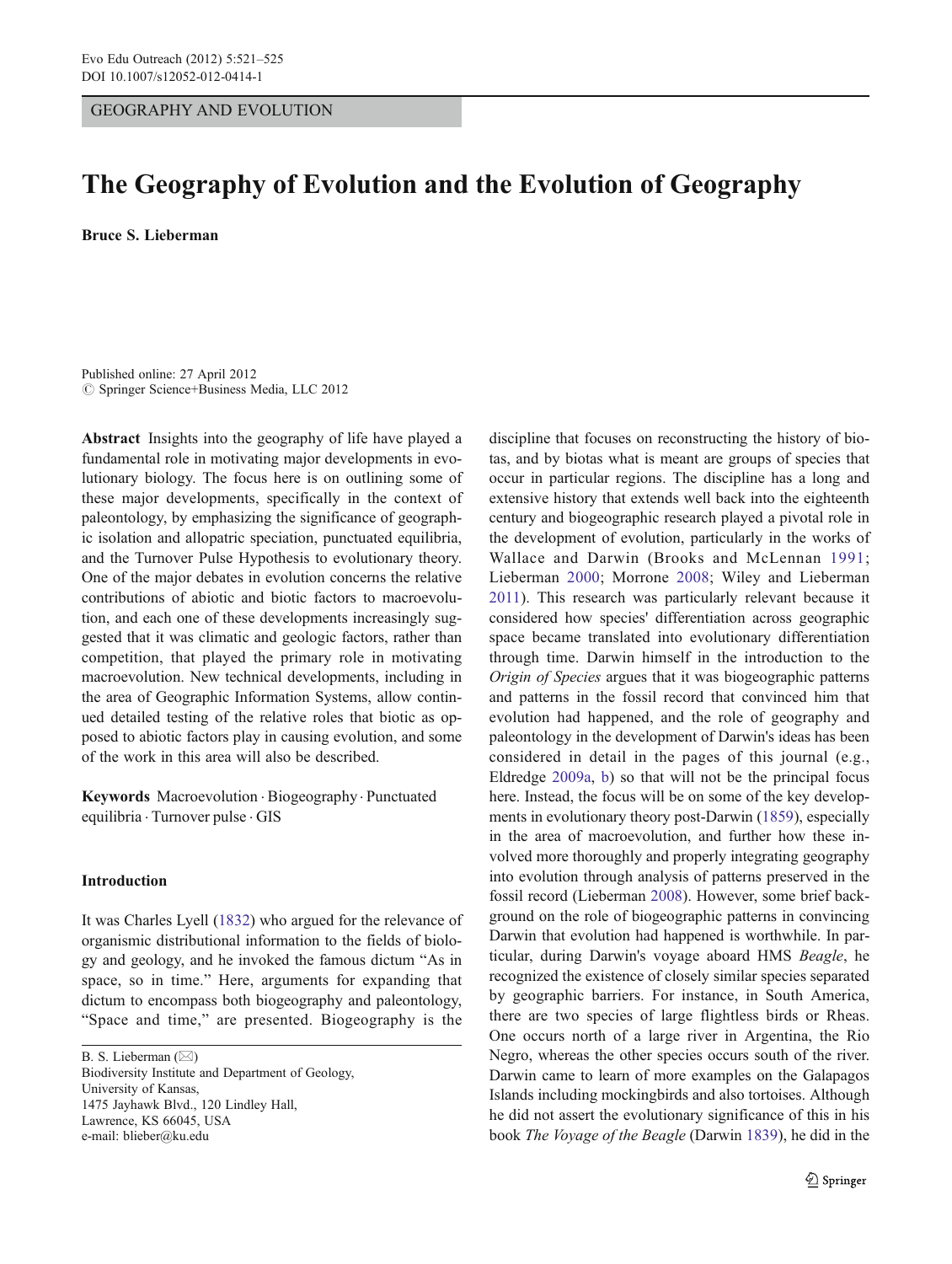Darwinian notebooks (Sulloway [1979;](#page-4-0) Barrett et al. [1987](#page-4-0)), where he argued that geographic barriers could serve to isolate populations of species, leading to differentiation.

Today, we refer to this style of speciation as geographic or allopatric speciation. This style of speciation is especially significant to evolutionary theory because if speciation is primarily allopatric, then the forces that produce geographic barriers play a big role in causing evolution. These forces principally involve episodes of geologic and climatic change. Notably, phenomena akin to allopatric speciation were described before Darwin's voyage on the Beagle; for instance, by Leopold von Buch in 1825, based on his work in the Canary Islands. Still, Darwin, along with Wallace, was one of the first to synthesize this pattern and recognize its significance (Lieberman [2000](#page-4-0)). It is somewhat interesting then that although this pattern helped convince Darwin that evolution had happened, he later came to de-emphasize allopatric speciation, particularly in Darwin [\(1859](#page-4-0)). There he held that rather than geographic isolation, it was primarily competition that led to the formation of new species. His emphasis shifted to a reliance on what is today called sympatric speciation to explain diversification and thus on a view that evolution is driven by competition rather than by climate change and geology (Lieberman [2008](#page-4-0)).

#### Reinstating Geography into Evolution

Following the publication of Darwin ([1859\)](#page-4-0), for a long time, most scientists tended to de-emphasize the role of allopatric speciation, although some including Gulick [\(1872](#page-4-0)), Wagner [\(1873](#page-4-0)), and Jordan ([1908\)](#page-4-0) did continue to assert its significance, such that climatic and geologic factors were not typically viewed as the primary factors motivating speciation. It was not until Ernst Mayr's documentation of the omnipresence of allopatric speciation, e.g., Mayr [\(1942,](#page-4-0) [1963\)](#page-4-0) that allopatric speciation returned to the fore. Now, most neontological and paleontological studies continue to reiterate the notion that speciation is transcendentally allopatric (e.g., Eldredge [1971;](#page-4-0) Eldredge and Gould [1972](#page-4-0); Wiley and Mayden [1985](#page-4-0); Eldredge [1989;](#page-4-0) Brooks and McLennan [1991](#page-4-0); Lieberman [2000](#page-4-0); Coyne and Orr [2004](#page-4-0); Rode and Lieberman [2005](#page-4-0); Morrone [2008;](#page-4-0) Stigall [2010](#page-4-0)). Although Mayr did grasp the centrality of allopatric speciation, it took a while before the full macroevolutionary significance of it was recognized.

#### Punctuated Equilibria

Eldredge [\(1971](#page-4-0)) and then Eldredge and Gould [\(1972](#page-4-0)) conducted the research and made the theoretical insights that led to the recognition of the significance of allopatric speciation

for paleontology and macroevolutionary theory. In a sense, it was reintegrating the proper role of geography into evolutionary theory in general, and speciation in particular, that allowed them to make key predictions about the nature of species and speciation in the fossil record. They recognized that most species throughout their history, often many millions of years, were stable and displayed what they termed stasis (Eldredge [1985](#page-4-0)). This stasis need not be obdurate, there could be subtle oscillations in morphology (Lieberman et al. [1995](#page-4-0); Eldredge et al. [2005\)](#page-4-0), but overall net stability prevailed. Further, evolutionary change was concentrated in geologically relatively short intervals that might represent 5,000 to 50,000 years. Based on applying the allopatric model, they recognized that change would appear relatively sudden in the fossil record and further would typically occur in narrow, peripheral environments along the margins of the species range. As such, usually it would be difficult to capture speciation in action in the fossil record. Instead, the appearance of a new species in the fossil record would usually represent migration of a population that evolved in allopatry. By contrast, widespread, abundant species, the species most likely to be preserved in the fossil record, should show little concerted change. The pattern of punctuated equilibria not only characterized the bulk of species preserved in the fossil record, but also very much went against the Darwinian notion that species should be changing slowly and gradually over millions of years across their entire range (Eldredge and Gould [1972;](#page-4-0) Eldredge [1985](#page-4-0)). On the one hand, the development of punctuated equilibria certainly did very much rely on correctly incorporating geography into evolution, but of course it did also rely on a more literal reading of the fossil record than Darwin promulgated. One of the main points in Darwin [\(1859](#page-4-0)) is that the fossil record is too incomplete to study evolution in detail. Simpson ([1944\)](#page-4-0) and Eldredge and Gould [\(1972](#page-4-0)) rightly rejected this view.

#### The Turnover Pulse Hypothesis

Another major innovation in macroevolutionary theory was Elisabeth Vrba's development of the Turnover Pulse Hypothesis (Vrba [1980](#page-4-0), [1985,](#page-4-0) [1992\)](#page-4-0). Eldredge [\(1971](#page-4-0)) and Eldredge and Gould ([1972\)](#page-4-0) in their formulation of punctuated equilibria did rely on allopatric speciation, but they specifically focused on Mayr's ([1942,](#page-4-0) [1963\)](#page-4-0) discussion of the concept whereby geographic isolation occurred when a population of a species dispersed over a preexisting geographic barrier. This is clearly an important mode of allopatric speciation (e.g., Wiley and Mayden [1985;](#page-4-0) Brooks and McLennan [1991;](#page-4-0) Lieberman [2000](#page-4-0); Stigall [2010](#page-4-0); Wiley and Lieberman [2011\)](#page-4-0). However, when allopatric speciation transpires in this manner, it usually will involve only a single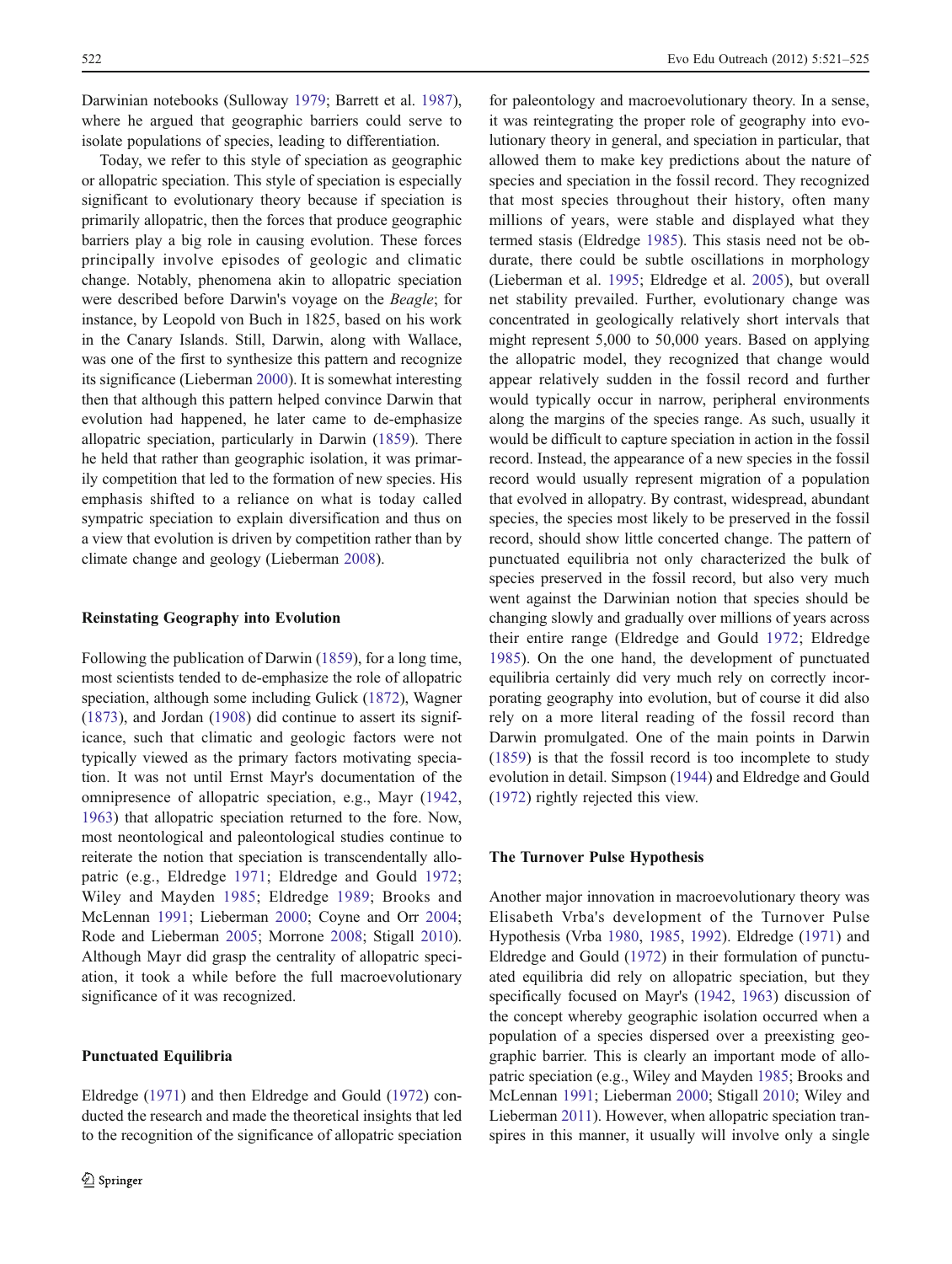<span id="page-2-0"></span>species at a time; and further, whether or not speciation happens depends to a major extent on the individual ecological characteristics of the organisms in the species. Vrba's [\(1980](#page-4-0), [1985,](#page-4-0) [1992](#page-4-0)) innovation with the Turnover Pulse Hypothesis was that she recognized the significance of the fact that during intervals of climate change, the geographic ranges of many species would be affected simultaneously. She specifically focused on Neogene tropical mammal species that during times of warmth might have broad geographic ranges. As temperatures cooled, ranges would become more narrowly circumscribed and populations of many species would get isolated in small refugia. Some of these species would experience such profound range reductions that they would go extinct (the Turnover phase of her hypothesis). However, for those populations that persisted and stayed isolated in these refugia for long enough, they would diverge and eventually speciate (Vrba [1980,](#page-4-0) [1985](#page-4-0), [1992\)](#page-4-0) (the Pulse phase of her hypothesis). In this manner, several new species in the same region would evolve at roughly the same time. Further, these speciation events would be triggered directly by climatic change. The Turnover Pulse Hypothesis provided a means of extending punctuated equilibria from the single species case to the multiple species case.

There is an important connection in Vrba's work to developments in the area of vicariance biogeography. In vicariance biogeography, the emphasis is on using phylogenies to see if groups of species show similar or "congruent" patterns of evolution across geographic space (Wiley [1981;](#page-4-0) Brooks and McLennan [1991;](#page-4-0) Lieberman [2000](#page-4-0); Morrone [2008](#page-4-0); Wiley and Lieberman [2011\)](#page-4-0). The value of this approach is that it emphasized developing techniques to rigorously analyze biogeographic patterns using phylogenies. Then, if similar patterns of evolution are found across geographic space, it suggests that changes in geology or climate motivated the macroevolutionary patterns in the group. If, by contrast, various groups of species that occur in the same region show different patterns of evolution across geographic space, it suggests that the

individual ecological characteristics of species played the primary role in motivating diversification. Thus, vicariance biogeography provides a means of directly considering and testing the relative roles that geology and climate play as processes that motivate macroevolution. Vrba [\(1980,](#page-4-0) [1985,](#page-4-0) [1992\)](#page-4-0) essentially extended vicariance biogeography directly into the realm of evolutionary theory by focusing on the significant role that climate change plays in causing evolution via the mechanisms of geographic isolation and allopatric speciation.

# Quantifying Geographic Range to Make Macroevolutionary Insights

New insights into macroevolution focusing on the analysis of biogeographic patterns preserved in the fossil record have also been enabled through the application of Geographic Information Systems (GIS). These techniques make it possible to precisely and repeatably calculate the geographic range of individual species using locality information. This approach can be applied to modern species but also to fossil species as well. In the case of fossil species, first fossil distributions from various localities are plotted on a modern map in GIS. Then, through the use of the program PaleoGIS (Ross and Scotese [2000\)](#page-4-0), the continents can be rotated back into the position they once were in when those fossil taxa were actually living (Fig. 1). One instance where such techniques have proven valuable is in showing the role that invasive species played in causing the Late Devonian biodiversity crisis (Rode and Lieberman [2004,](#page-4-0) [2005](#page-4-0); Stigall [2010](#page-4-0)). Another instance where GIS has proven valuable in the analysis of geographic data from fossils is in studies looking at the role competition plays in macroevolution (Myers and Lieberman [2011](#page-4-0)). Darwin ([1859\)](#page-4-0), Dawkins [\(1976](#page-4-0)), and many others have argued that competition is a significant evolutionary force, yet evidence from the fossil record has always been limited (Gould and Calloway [1980;](#page-4-0)

Fig. 1 Occurrence records for some Late Cretaceous marine vertebrates, a shark (light gray) and a mosasaur (dark gray), shown on a map of the modern world (a) and the Cretaceous world (b), from Myers and Lieberman ([2011](#page-4-0)), used with permission

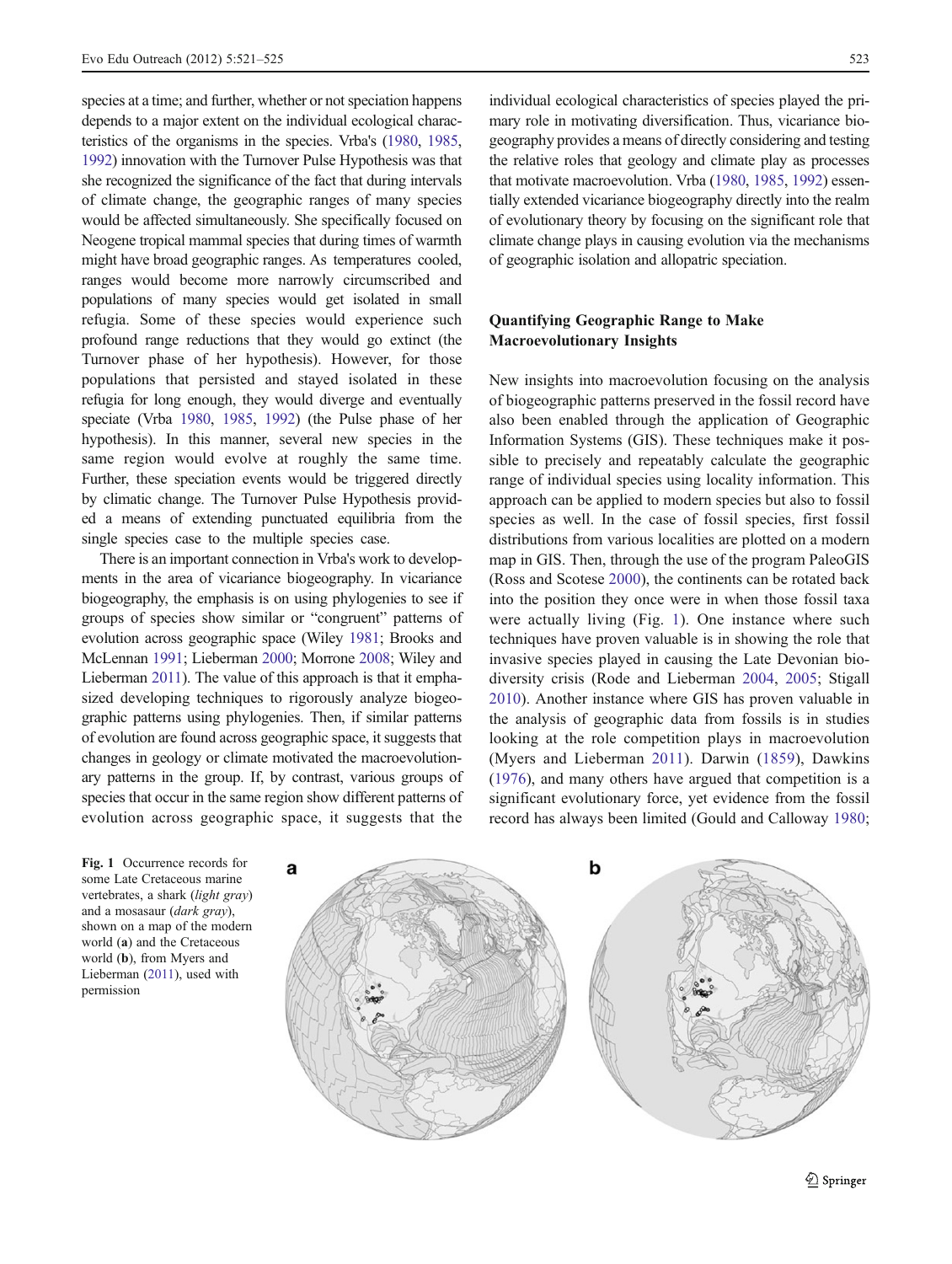Benton [1996\)](#page-4-0). GIS provides an excellent means to consider how the geographic ranges of species interact with one another through time. Myers and Lieberman ([2011](#page-4-0)) used the GIS to consider the geographic ranges of several fossil marine vertebrate species from the Cretaceous Western Interior Seaway, a large, mostly tropical seaway running up through the center of North America (Fig. [1\)](#page-2-0) that is the source of numerous, extensive fossil marine deposits. Myers and Lieberman [\(2011\)](#page-4-0) specifically focused on whether there was any evidence for competitive replacement: a phenomenon where one species appears within another species' geographic range, its range expands, and it slowly and gradually drives the other species to extinction. They found no statistical evidence for competitive replacement. Instead, in the Cretaceous Western Interior Seaway, it was changes in the physical environment that appear to be the primary factors controlling changes in geographic distribution through time, and also the primary factors that cause species to become extinct (Fig. 2). Here, GIS confirmed the important role that the environment plays in influencing macroevolution and concomitantly the more limited role competition plays in that arena.

#### Conclusions

Patterns pertaining to the geographic distribution of organisms and patterns in the fossil record played a fundamental role in convincing Darwin and other scientists that evolution had happened, and they still play an important role today in providing insights into the evolutionary process. Prominent advances aiding progress in the field of biogeography since Darwin's day include a deeper understanding of speciation, discoveries in the area of paleontology and macroevolutionary theory, and the development of new methods for analyzing biogeographic data including phylogenetic approaches and approaches using GIS. One GIS-based methodology that figures to be especially important in helping to lead to future biogeographic discoveries in the area of paleontology is ecological niche modeling. This approach can be used to consider a variety of interesting biogeographic questions including ecological changes at speciation (Peterson et al. [1999\)](#page-4-0), what abiotic and biotic factors control species ranges (Stigall and Lieberman [2006](#page-4-0); Maguire and Stigall [2009\)](#page-4-0), and also how species niches change through time (Dudei and Stigall [2010\)](#page-4-0). Integrating these new methodological developments with



Fig. 2 Range reconstructions for marine vertebrate species from the Late Cretaceous showing how species distributions typically change through time. Darker polygons show the ranges of the mosasaur Platecarpus for different stages (a-d) of the Late Cretaceous. Lighter

polygons show the ranges for the mosasaur Tylosaur. These ranges change through time but do not show a statistical association with one another and instead appear to be associated with changes in the environment, from Myers and Lieberman ([2011](#page-4-0)), used with permission